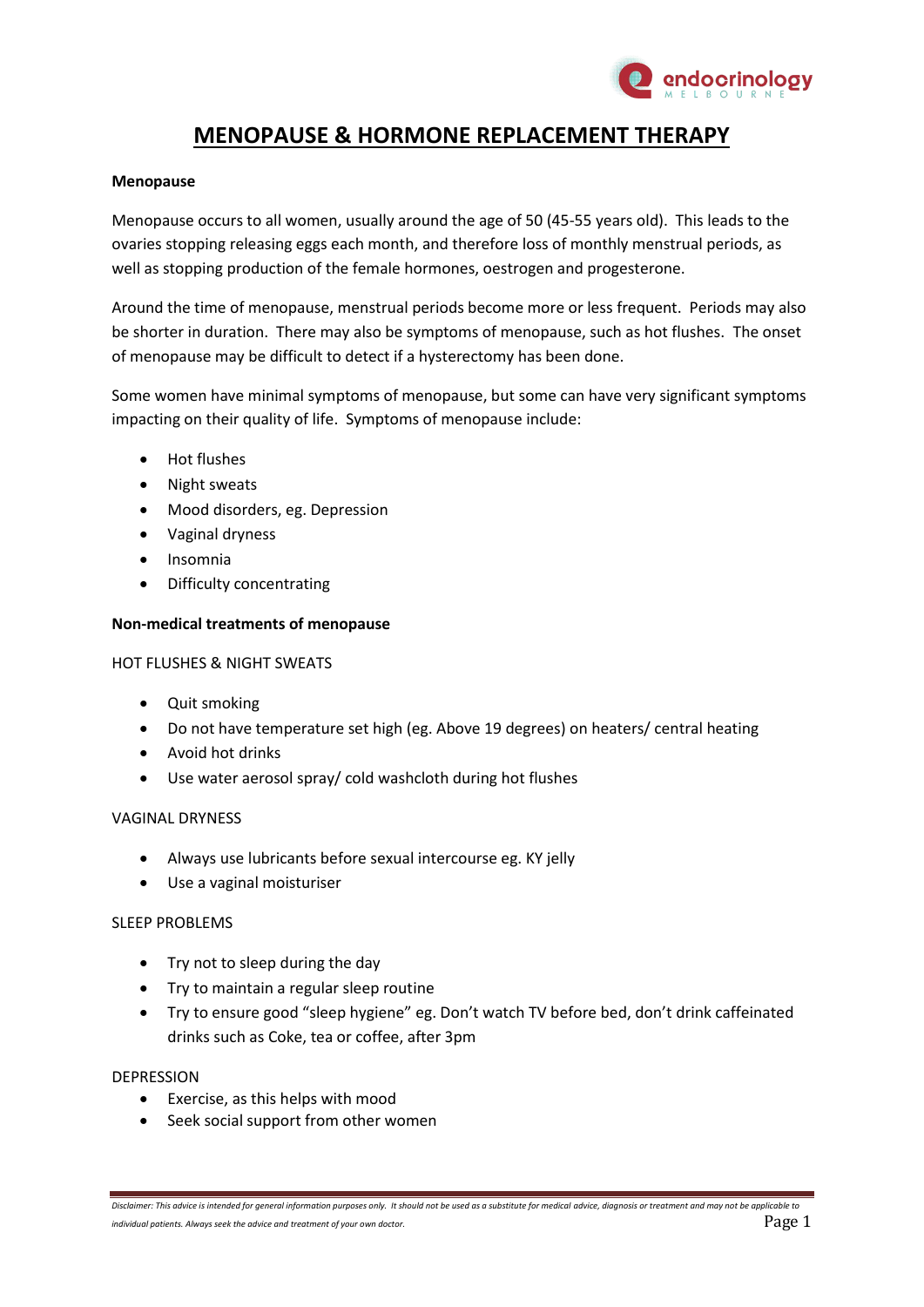

## **Hormone Replacement Therapy**

Hormone Replacement Therapy (HRT) refers to the administration of female hormones (oestrogen only if previous hysterectomy has been done or oestrogen + progesterone if the women still has a uterus).

Oestrogen replacement is available in patch or tablet form. Progesterone replacement is in tablet form.

"Bioidentical hormones" are available over the internet in tablets/ creams/ patches. The type and amount of active hormones in these preparations is not regulated and quality is unknown. They are not scientifically proven, particularly the assertion that they result in fewer side effects.

#### PROS AND CONS OF HRT

Most of the concern regarding long-term use of HRT came from results of the Womens Health Initiative (WHI) trial, which was designed to look at the influence of HRT on the risk of heart attacks and strokes in women after menopause.

The WHI trial found a higher risk of breast cancer, heart attack, blood clots and strokes in older postmenopausal women taking combination oestrogen + progesterone. This risk did not increase until HRT had been used for over 5 years after menopause.

In women on oestrogen only HRT, there was a small increased risk of srokes and blood clots, but there was no increased risk of heart attacks or breast cancer.

#### Pros

- Improvement in symptoms of menopause
- Improvement in bone density/ prevention of bone loss
- some experts think that oestrogen treatment might be helpful for preventing dementia if you take it in the early years after menopause (although this is not proven); taking it many years after menopause seems to be harmful
- Oestrogen may be a helpful tool in women who develop depression after menopause (in combination with other therapies)
- Improving sleep

## **Cons**

- The risk of having a heart attack related to use of hormone therapy appears to depend on your age. There is NO increased risk of heart attacks related to hormone therapy in women who became menopausal less than 10 years before starting hormones **or** Were 50 to 59 years when they took hormone therapy. Women who become menopausal more than 10 years ago or over age 60 years were at increased risk of having a heart attack related to hormone therapy.
- There is a small increased risk of breast cancer in women who took combined oestrogenprogestin therapy, but not in women who took oestrogen alone. Experts think that it takes about 10 years or more of oestrogen use (alone) before the risk goes up, but only 5 to 6 years if you take both hormones. After that, the risk will continue to go higher if you keep taking oestrogen.
- In women on oestrogen only HRT, there was a small increased risk of srokes and blood clots,